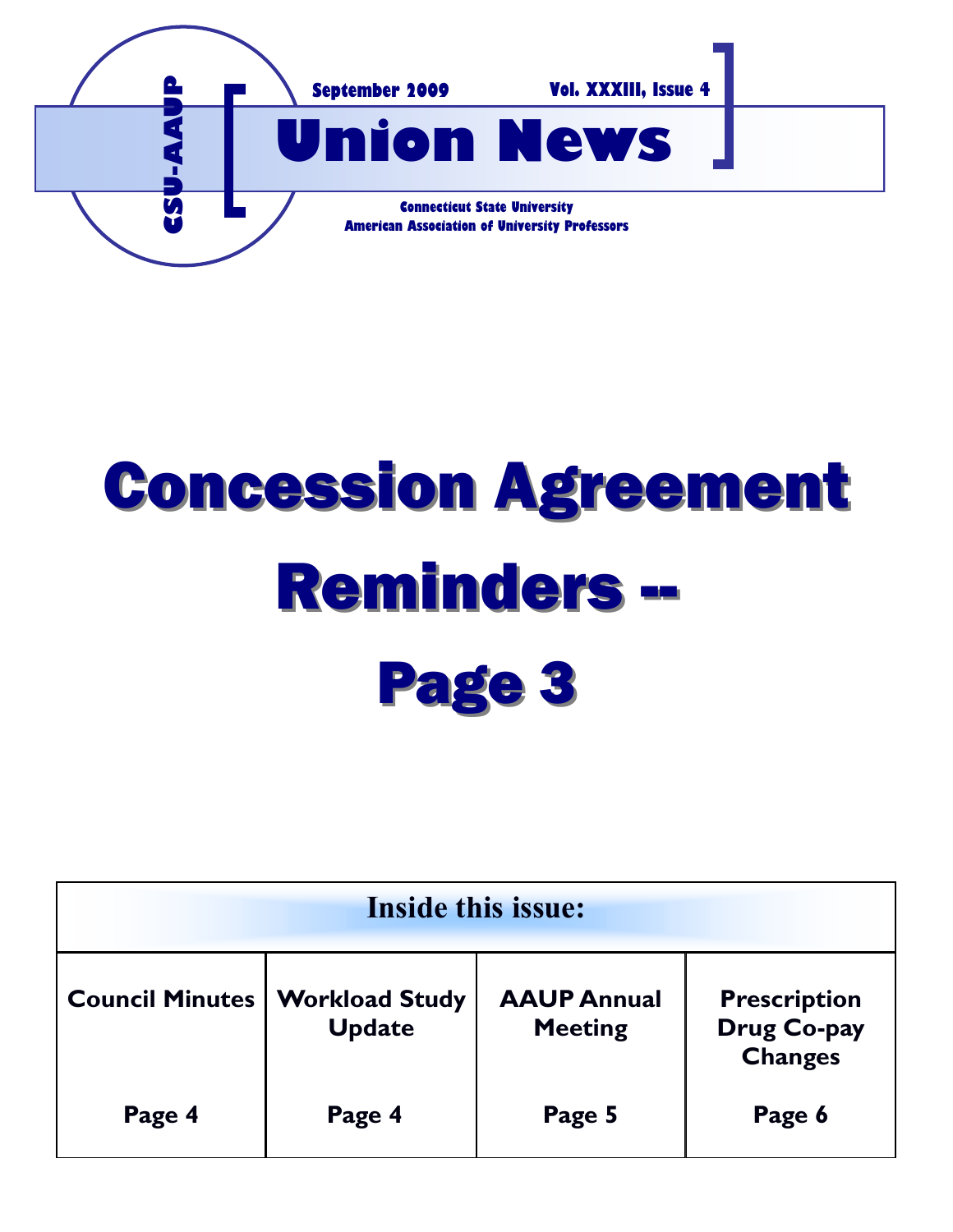## **CSU-AAUP**

## **Dates to Remember**

**(Contract dates may be superseded by Senate guidelines)**

- **9/20:** DEC Chairperson informs penultimate year tenure candidates (Jan. hires) in writing of evaluation process
- **9/25:** Promotion candidates must inform the department Chairperson and DEC Chairperson in writing of desire to be considered for promotion
- **10/1:** DEC Chairperson informs first year renewal (Jan. hire), second year renewal (Jan. hire), penultimate year tenure (Aug. hire), promotion (all), and professional assessment (all) candidates in writing of the evaluation process
- **10/10:** 1st year renewal candidates (Jan. hires) and penultimate year tenure candidates (Jan. hires) submit relevant materials for consideration to the DEC
- **10/20:** DEC submits evaluations and appropriate recommendations to the Dean for 1st year renewal candidates (Jan. hires); 2nd year or later renewal candidates (Jan hires), penultimate year tenure candidates (Aug. hires) and all promotion candidates submit relevant materials for consideration to the DEC
- **10/25:** Dean submits recommendations for first year renewal candidates (Jan. hires)

## *Union News*

CSU-AAUP Central Connecticut State University Marcus White Hall, Rooms 305, 307 & 310 New Britain, CT 06050 Phone (860) 832-3790 Fax (860) 832-3794 Email: aaup@ccsu.edu Website: www.ccsu.edu/aaup/csu

> Editor: Ellen Benson Bensonell@ccsu.edu

## **Summary of Member Benefits**

*(For more detailed information about these benefits, please go online to www.ccsu.edu/ aaup/csu and read "Member Benefits")*

- Cell Phones, Service and Accessories through Sprint-Nextel
- Car Rental through Alamo and National Car Rental
- Town Fair Tires
- Legal Services
- *Academe*
- Connecticut State Employees Credit Union
- Universal Studios & Wet 'n Wild Orlando
- Academic Regalia through Oak Hall Cap & Gown Company
- Adventure Club, including Busch Gardens and Water Country USA, Busch Gardens and Adventure Island, Sea World Adventure Parks, and Sesame Place
- *Adjunct Advocate*
- Wadsworth Museum
- Automobile and Homeowners Insurance Plans

## **Contact your AAUP office to find out how to obtain these discounts!**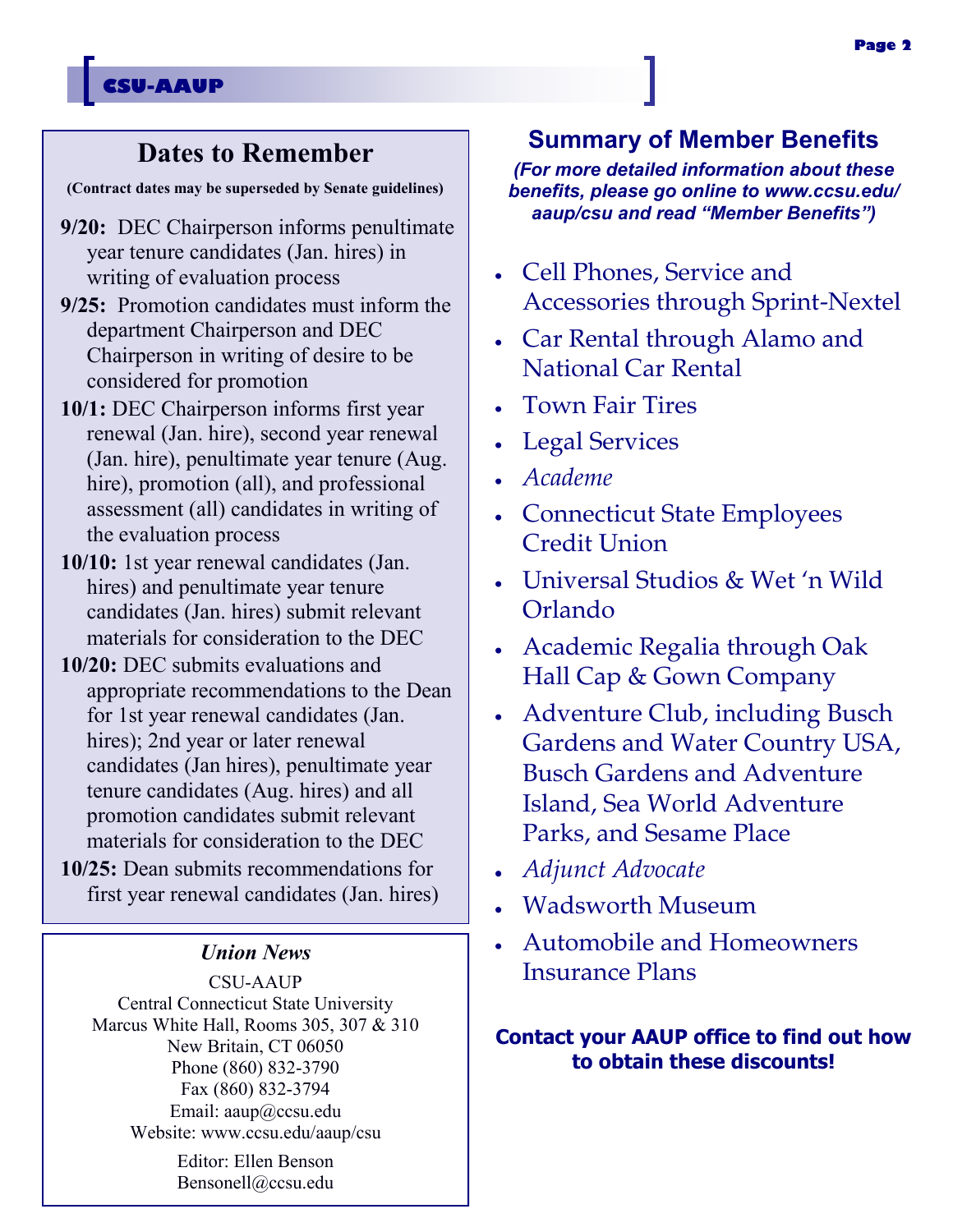## **Concession Agreement Reminders**

Last spring, due to the economic crisis the state was facing the CSU-AAUP membership voted to approve the Concession Agreement with the State of Connecticut. As we enter this challenging new academic year, AAUP wants to remind its members of some of the provisions contained in the Concession Agreement. The Concession Agreement encompasses changes that alter the State Employees Bargaining Agent Coalition Collective Bargaining Agreement with the State on matters relating to healthcare and retirement AND changes that alter the CSU-AAUP/ BOT Collective Bargaining Agreement on matters relating to wages and furlough days. Both agreements can be found on the CSU-AAUP webpage under "The Contact".

#### **Job Security**

All full-time, permanent employees hired prior to July 1, 2009 will enjoy job security until June 30, 2011. This provision does not apply to part-time faculty and special appointments. It also does not apply to situations of non-renewal of a non-tenured employee provided such decision is based upon the evaluation criteria and categories set forth in Article 4 of the Collective Bargaining Agreement.

#### **Wage Freeze**

The scheduled salary increases will not go into effect for the 2009-2010 academic year, with the exception of adjustments due to promotions. However, the negotiated salary increases are not lost, but simply delayed a year. Longevity payments will not be affected. Management Confidential employees at CSUS also agreed to a wage freeze.

#### **Furlough Days**

The three furlough days for teaching faculty, counselors, and coaches this year are the two Friday reading days, and one floating day (which cannot be a day with teaching or office hours). The furlough days for librarians this year are December 24, June 1, and a floating day. For the furlough days this year, the deduction of three tenths (3/10) of your salary will be spread across the 26 pay periods. The furlough day is in essence a temporary pay cut, which will be restored once the furlough days end in 2011. Management Confidential employees at CSUS are also taking three furlough days this year.

## **Healthcare**

Healthcare premium shares increased \$13.46 per pay period (\$350 per year). Healthcare plan options remain the same except for the closure of the Anthem POS Preferred Plan to new entrants.

Prescription drug co-pays have been increased to \$5 for generic; \$10 for preferred brand name; and \$25 for other brand name (about 15% of prescriptions). Please see article about prescription drug co-pays on page 6 for more detailed information.

Co-pays on routine preventive care decreased as follows: adult physical examinations per carrier/ plan schedule are decreased to \$5; and routine gynecological examinations are decreased to \$5, including examinations and pap smear per carrier/ plan schedule.

## **Retiree Healthcare For Active Employees**

For employees who go directly into retirement, only those persons with 10 years of actual state service are eligible to receive retiree healthcare. This change only affects employees hired after  $7/1/09$ . The "Rule of 75" (age + years of state service must equal 75 or greater) applies to employees leaving state service only before retirement age. This change applies to all new employees and current employees who have less than 10 years of actual state service as of July 1, 2009.

Another new provision applies to active employees who must contribute 3% of their gross salary towards retiree healthcare (called the "Retiree Healthcare Trust Fund") during their first ten years of employment. Members who have five years of service as of July 1, 2010 do not have to contribute towards the retiree healthcare trust fund. Employees hired as of July 1, 2009 will be required to contribute 3% towards this fund for 10 years. Employees having less than five years of service, you receive credit towards the ten years for the years already worked. For example, if you worked for 4 years as of July 1, 2010, you will have to contribute 3% for only six years.

If you have any questions about the provisions of the Concession Agreement that were approved, please do not hesitate to contact your AAUP office.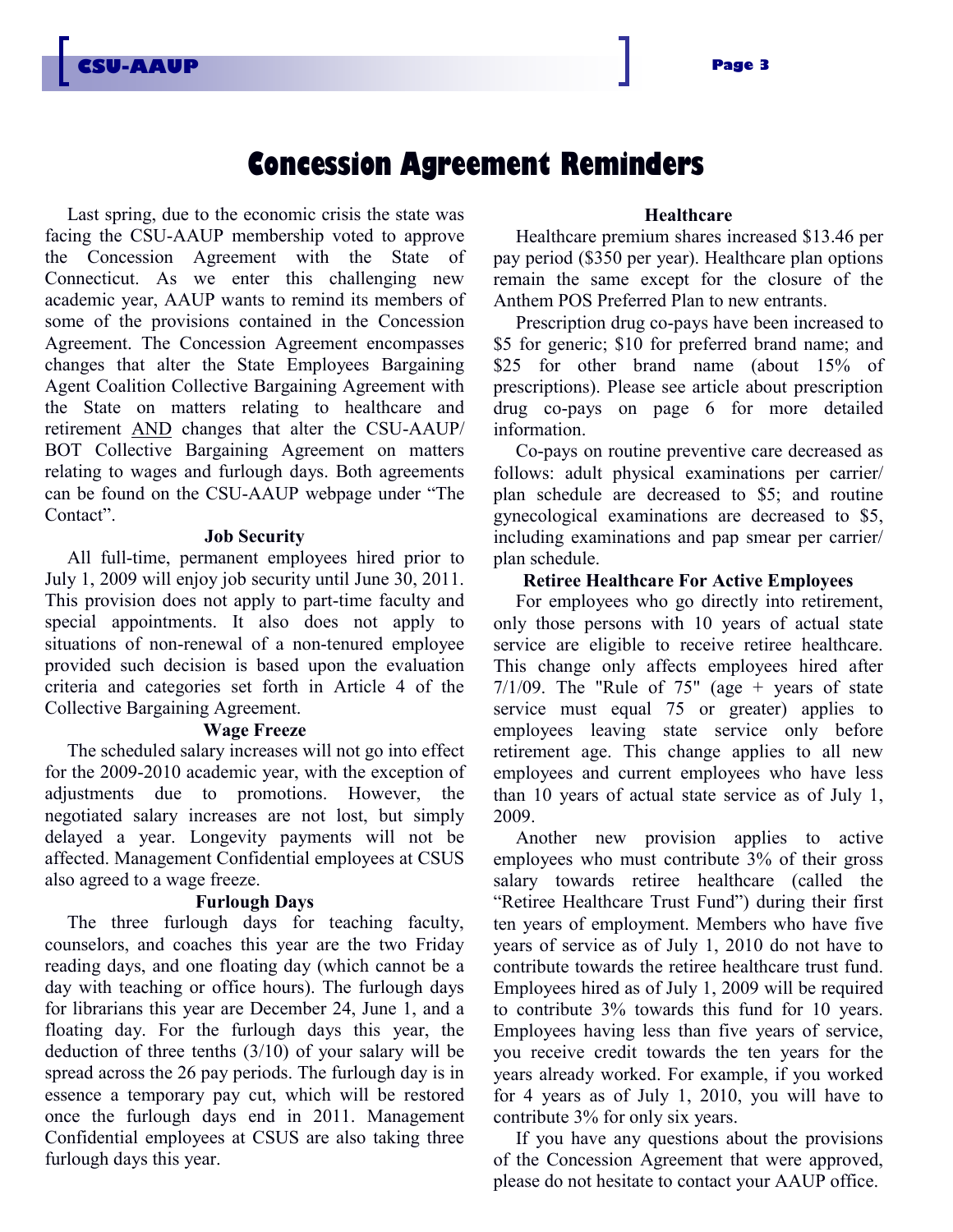## **May Council Meeting**

At its May 27 meeting, the CSU-AAUP Council:

- Authorized the Treasurer to spend at currently  $\bullet$ levels beginning July 1, pending approval of the 2009-10 budget
- Approved the attendance of up to 26 persons at the National AAUP Summer Institute in July
- Authorized the attendance of up to 19 persons  $\bullet$ at the National AAUP Annual Meeting in June
- Approved a donation to the Salvatore J. Perruccio Memorial Golf Tournament
- Authorized funding for Campus Equity Week, an international event designed to bring awareness to part-time faculty issues, to be held between October 25-30
- Resolved to discuss the inequities between the Alternate Retirement Plan (ARP) and the State Employee Retirement System (SERS) as alleged by the Committee for Equity in Retirement with other affected unions and investigate possible political and legal remedies
- SCSU-AAUP leadership reported that they  $\bullet$ held a retreat with leaders from AAUP, Faculty Senate, Chairs Council, Graduate Council, and UCF, which was successful and they plan to meet again in the fall
- WCSU-AAUP leadership reported that its Faculty Senate rejected the Report of the Student Opinion Survey Committee
- CSU-AAUP President David Walsh  $\bullet$ announced that he was retiring but would remain teaching part-time and would continue to serve as president

# **Summer Institute**

One of the most important training sessions that CSU-AAUP members attend is the **National AAUP Summer Institute**. The goal of the four-day conference is to provide participants with the opportunity to strengthen their strategic planning skills, enhance their knowledge of labor relations, and network with fellow AAUP members. Practical skills, such as how to represent a grievant or negotiate a contract, are emphasized in great depth. Over twenty-five workshops were featured at July's Summer Institute at Macalester College in St. Paul, Minnesota. Workshop choices vary from summer to summer so that the training remains valuable to both newly-elected faculty representatives, long-time faculty leaders and union staff. Examples of this year's workshops include Contract and Grievance Administration, Contract Negotiation, Organizing 101: Building a Strong Chapter, and Contingent Faculty: Job Security and Due Process Rights in an Economic Recession.

# **Workload Study Update**

The Workload Study commissioned by CSU‐AAUP in fall 2008 is moving toward completion. Researchers from the New England Resource Center for Higher Education (NERCHE) at UMass-Boston will be at the CSU campuses this fall to interview full ‐time and part-time members about workload issues. Each campus has a liaison for the study who has submitted names of individuals to be interviewed. The research team will be contacting these individuals soon and if you are selected, we hope you'll be willing to participate. The researchers have secured approval from each campus' Institutional Review Board, and your responses will be confidential.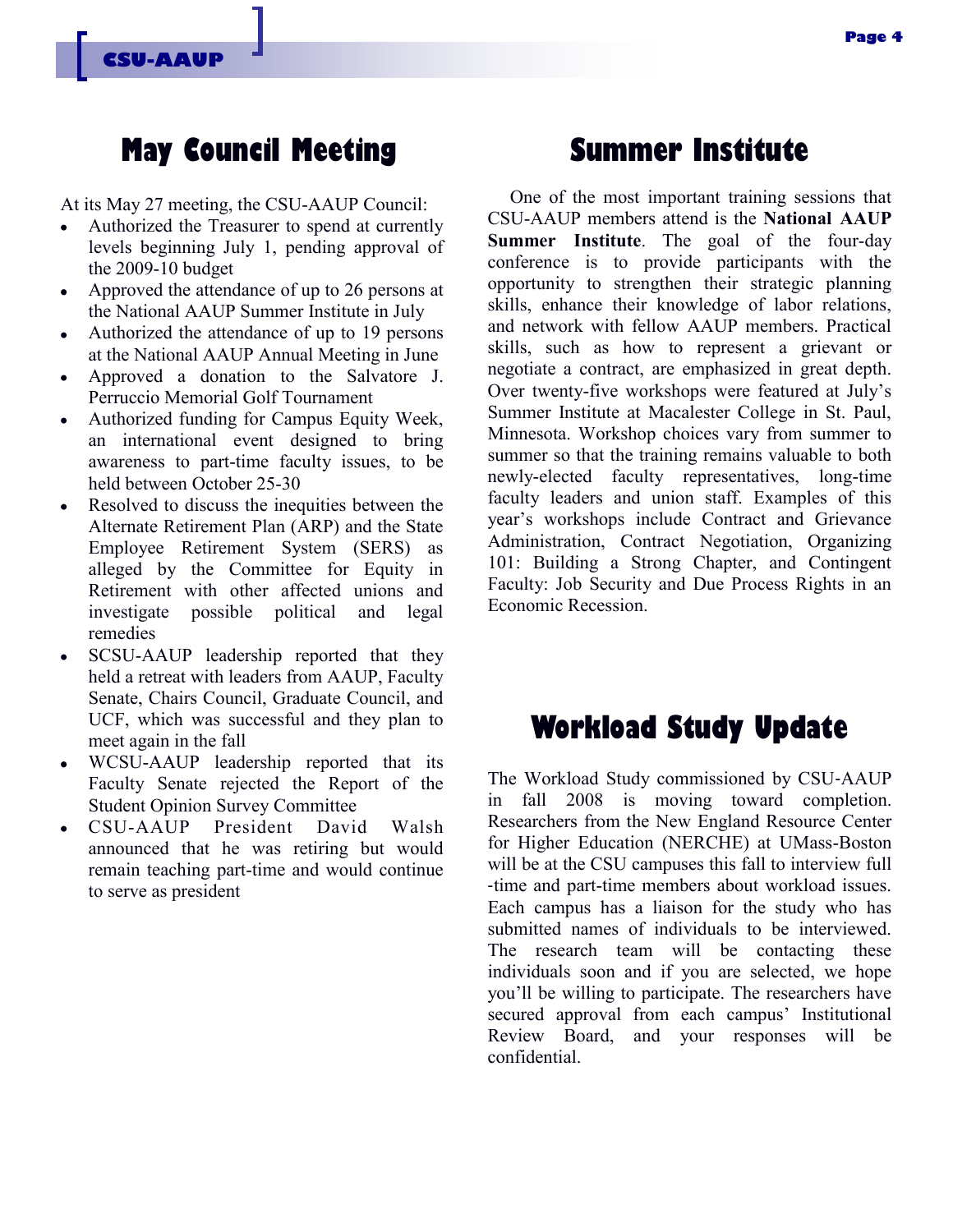# **AAUP Annual Meeting; Censure on CT Institution Removed**

The National AAUP Annual Meeting is a collection of several meetings that take place each June in Washington, D.C. CSU-AAUP representatives participate in both the business meetings of the Collective Bargaining Congress and the Annual Meeting of the professional association. Delegates to the Ninety-fifth Annual Meeting of the American Association of University Professors voted on June 14 on a constitutional amendment which calls for twenty Council members to be elected by and from districts (two from each of ten districts) and nine to be elected at -large (three per year). This would reduce the size of the Council from thirty to twenty-nine elected members. At its Annual Meeting, National AAUP also discussed forming a committee to investigate changing its dues structure. They hope to propose a more universal dues structure without significantly altering how much chapters are currently paying. The Committee hopes to make a recommendation to the Council by its November meeting so that it can be voted on at the 2010 Annual Meeting.

## **University of New Haven- Removed from Censure List**

Delegates to the Annual Meeting also voted to place Cedarville University (OH), Nicholls State University (LA), North Idaho College, and Stillman College (AL) on the AAUP's list of censured administrations. They also voted to remove the University of New Haven from the list and to delegate the Association's Committee A on Academic Freedom and Tenure to act similarly with respect to Tulane University once final language on the stated basis for censure removal has been approved. With these actions, 49 institutions are now on the censure list. Last year's annual meeting voted to place the administration of the University of New Haven on the censure list. The report of the investigating committee concerned action by a new dean of arts and sciences to terminate the services of a lecturer in the English department in her eighth yearly full-time non-tenure-track appointment after six years as a part-time instructor in the department. The dean acted against her at a time when her department chair and tenured colleagues evaluated her performance very favorably and recommended her promotion. The dean had dealt with a student complaint against the lecturer, learned of information in the dean's office about previous complaints, and concluded that she had shown a pattern of unnecessarily hostile behavior toward student complainants.

Possessing the authority under university policies to deny a non-tenure-track lecturer further appointment,

the dean moved to release the lecturer from the faculty once her existing term of appointment expired. A faculty hearing body upheld, on all counts, grievances filed by the lecturer. The hearing body recommended her retention on a multiyear term of appointment, but the university president rejected its findings and recommendation.

The Association's investigating committee, addressing the issue of the dean's substituting his judgment for that of the lecturer and her faculty colleagues on her assessment of student academic performance, concluded that the dean's doing so was at odds with the principles of faculty authority in this area. The investigating committee observed that because of the length of her service the lecturer was entitled under the 1940 Statement of Principles on Academic Freedom and Tenure to tenure's protections against involuntary termination. Finding that she was not afforded those protections, the committee concluded that the administration in dismissing her acted in disregard of the 1940 Statement of Principles and the complementary 1958 Statement on Procedural Standards in Faculty Dismissal Proceedings.

The lecturer, who had initiated litigation, informed the Association this past November of a satisfactory settlement of her case. The Association's staff then invited the University of New Haven president, with the issue of redress resolved, to consider changes in institutional practices and policies that could lead to removing the censure. Following discussion of potential changes with the university provost, the staff provided two specific proposals. The first called for guidelines, to be formulated jointly by the dean of arts and sciences and the chair of the English department, on the respective roles of the dean's office and the department in responding to student complaints. The result has been a set of procedures, approved by the dean and the department chair in May, that should preclude any reoccurrence of the type of the case on which the censure was based. The second proposal from the staff called for revised policy that would provide full-time non-tenure-track faculty members after seven years of service with the protections against involuntary nonretention that accrue with faculty tenure. The result has been a new policy document that provides senior non-tenure-track faculty members notified of nonretention with opportunity for a hearing of record before an elected faculty body.

With all outstanding issues having been resolved, Committee A was pleased to recommend that the University of New Haven be removed from the Association's list of censured administrations. The annual meeting voted accordingly.